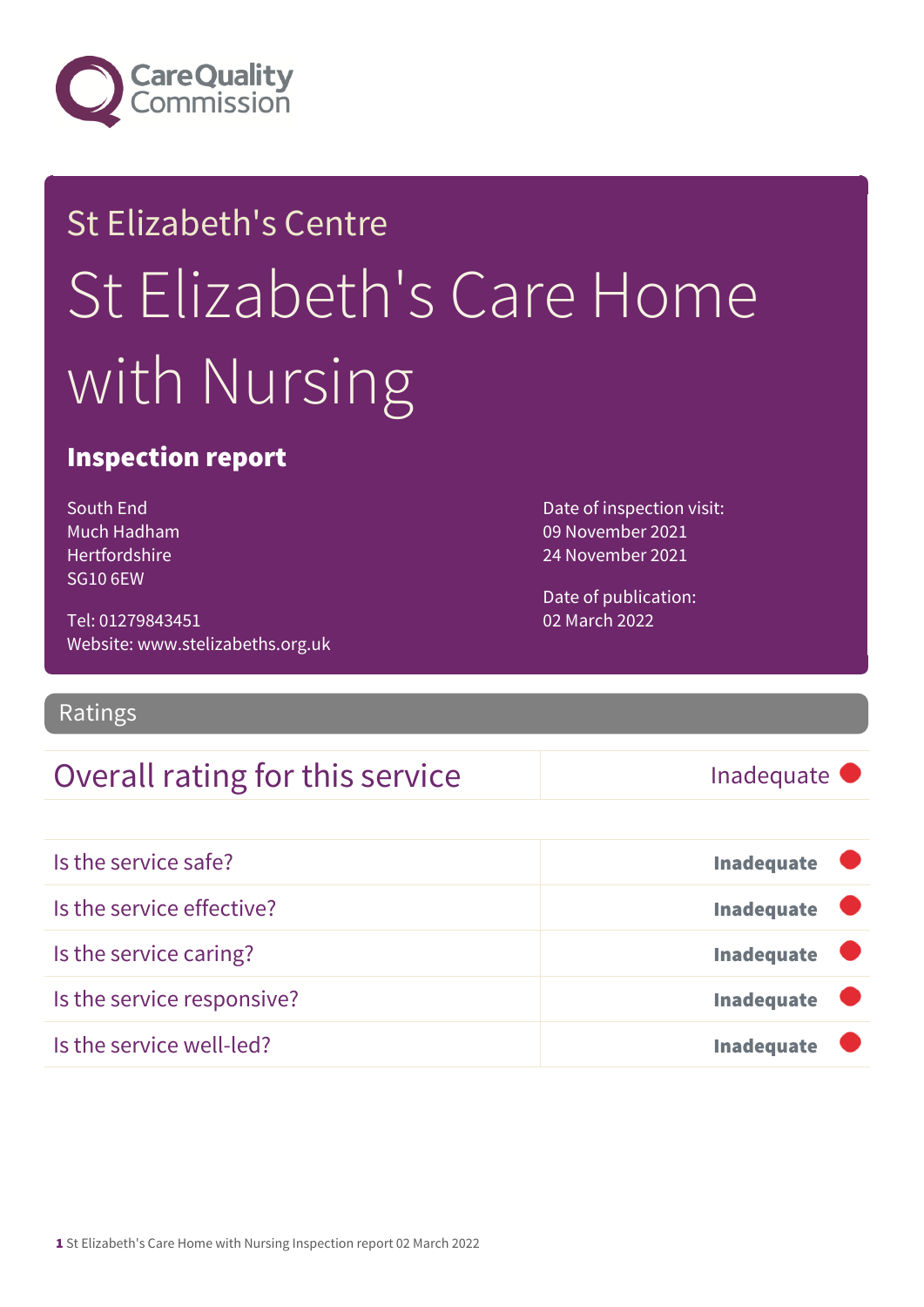## Summary of findings

### Overall summary

#### About the service

St Elizabeth's Care Home with Nursing provides both nursing and personal care to up to 110 people in 11 bungalows and three single occupancy flats, within a campus style community. The service specialises in offering care and support to people with epilepsy, associated neurological disorders, a learning disability and other complex medical conditions. At the time of the inspection there were 86 people living at the home.

#### People's experience of using this service and what we found

People were at risk of not having their needs met in a timely manner. The provider acknowledged that there were not enough staff available to meet people's needs. They told us they were having to prioritise personal care and safety over supporting people to go out or learn new skills.

The majority of risks in relation to people's health, safety and well-being had been identified and assessed. However, these assessments did not always enable people to be in control of taking calculated risks. Furthermore, records indicated that risk assessments were not always followed by staff, for example, in relation to repositioning, choking or dehydration risks.

We identified a number of issues relating to the environment and repairs required. This included cracked tiles and flooring in bathrooms, exposed hot water pipes and a light fitting hanging from the ceiling in one of the bungalows. Staff told us they had reported these concerns but there was a long waiting list for repairs. Immediate risks were reported to the management team on the day of inspection and interim measures taken to ensure people's safety.

People were not always supported to have maximum choice and control of their lives and staff did not support them in the least restrictive way possible and in their best interests; the policies and systems in the service did not support this practice. Not all staff we spoke with were aware of the principles of the Mental Capacity Act and these principles were not consistently embedded in their practice. This meant there were restrictive practices in place, such as locked doors. There was no evidence that the provider had considered if this was the least restrictive action to take.

We expect health and social care providers to guarantee autistic people and people with a learning disability the choices, dignity, independence and good access to local communities that most people take for granted. Right Support, right care, right culture is the statutory guidance which supports CQC to make assessments and judgements about services providing support to people with a learning disability and/or autistic people.

The service was not able to demonstrate how they were meeting the underpinning principles of Right support, right care, right culture. Staff did not always consider people's individual needs nor promote choice and control. The language used in care plans and by staff did not always promote a respectful, personalised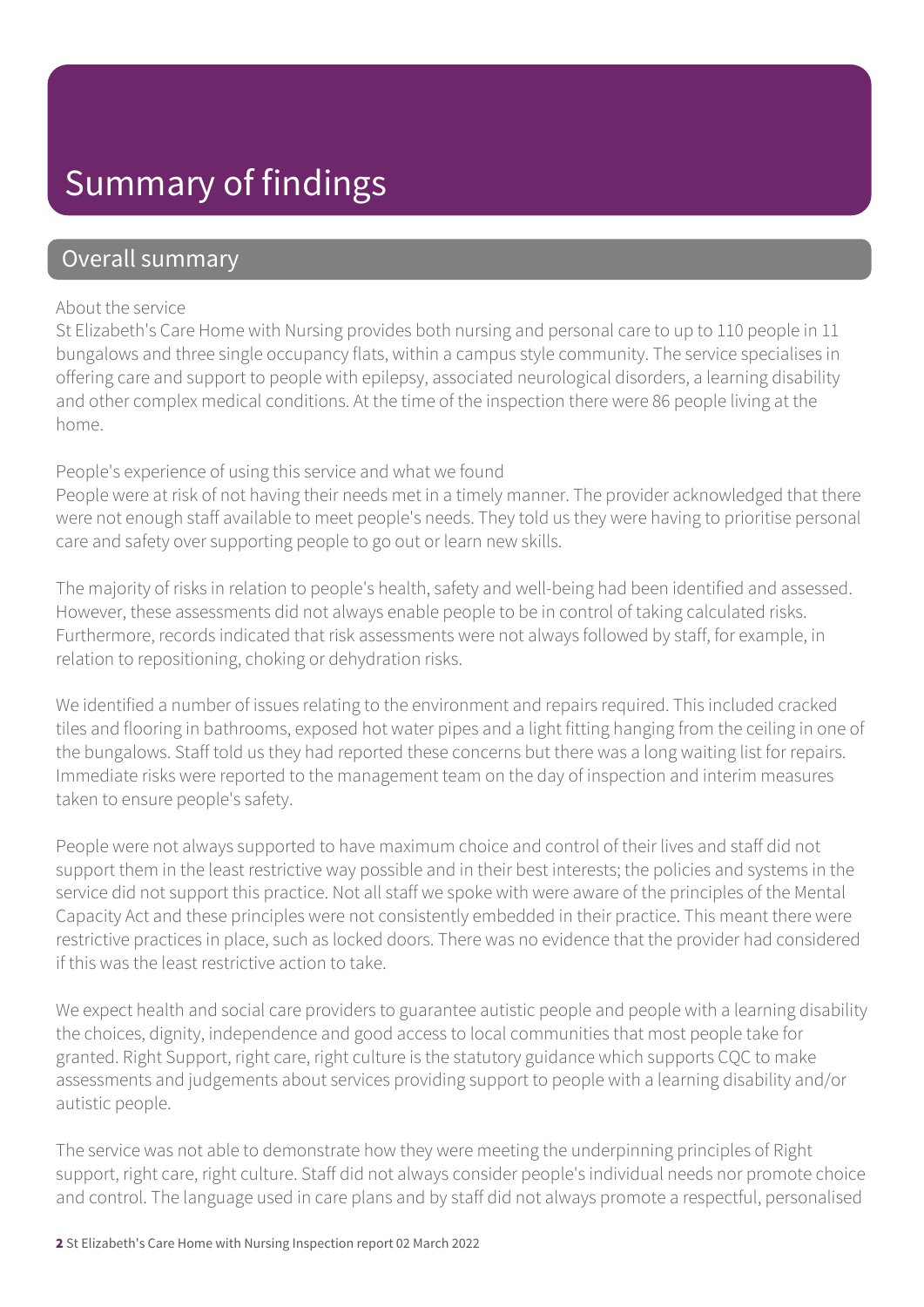approach and this had not been identified by the management team. For example, care plans referred to people "absconding" from their own homes. A staff member also told us, "This is where people come to die", in reference to the bungalow they were working in.

People's independence was not promoted. For example, in meeting minutes for one bungalow, it stated, "Cooking in the bungalow by residents still needs to be organised as it is time consuming and as staff are busy, it would be as time allows and needs to be planned in advance." This suggested that the development of people's independent living skills was not embedded in the day to day operations of the service

We found that people were not always treated with dignity and respect. For example, staff did not knock on doors when entering people's rooms and we were shown into rooms where people were in bed or being supported with personal care. Care and support plans did not always focus on positive outcomes to improve people's quality of life. There was limited evidence that staff supported people to identify aspirations for the future. Where wishes were identified they were not always personalised or meaningful to the individual.

Due to living within a campus style community, in a rural location, people were dependent on staff to leave the site safely. However, people did not have control over when they could leave, and staff confirmed it would be difficult for them to facilitate any spontaneous trips out, with this situation exacerbated by staffing difficulties and the COVID-19 pandemic. Daily records indicated that people had a limited choice of things to take part in during the day, and infrequent opportunities to leave the St Elizabeth campus.

The management team had not identified issues we found regarding the culture of the service. They had produced a service improvement plan; however, this did not include actions around how they intended to embed the principles of Right support, right care, right culture at the location.

The provider did not clearly distinguish between the responsibilities of the staff employed by the care home and those employed by the on-site health agency. St Elizabeth's Care Home with Nursing is registered to provide both personal and nursing care. However, all nursing care was provided by the on-site health agency. This arrangement meant that records were sometimes disjointed or missing. For example, health records held at the bungalows were not always up to date. We were told this information was managed by the on-site health agency. This meant important information was not accessible to the staff supporting people on a daily basis.

The provider's systems for understanding what was happening within the home were not effective, they had failed to operate effective monitoring of the quality of care. We identified gaps in care plans, risk assessments and daily records. These had not been identified by the provider. Continuous learning was not promoted within the service, with lessons learned following incidents and safeguarding concerns not shared with all staff.

For more details, please see the full report which is on the CQC website at www.cqc.org.uk

#### Rating at last inspection

The last rating for this service was good (published January 2018). Since this rating was awarded the provider has altered its legal entity. We have used the previous rating to inform our planning and decisions about the rating at this inspection.

#### Why we inspected

This was a planned inspection based on the previous rating.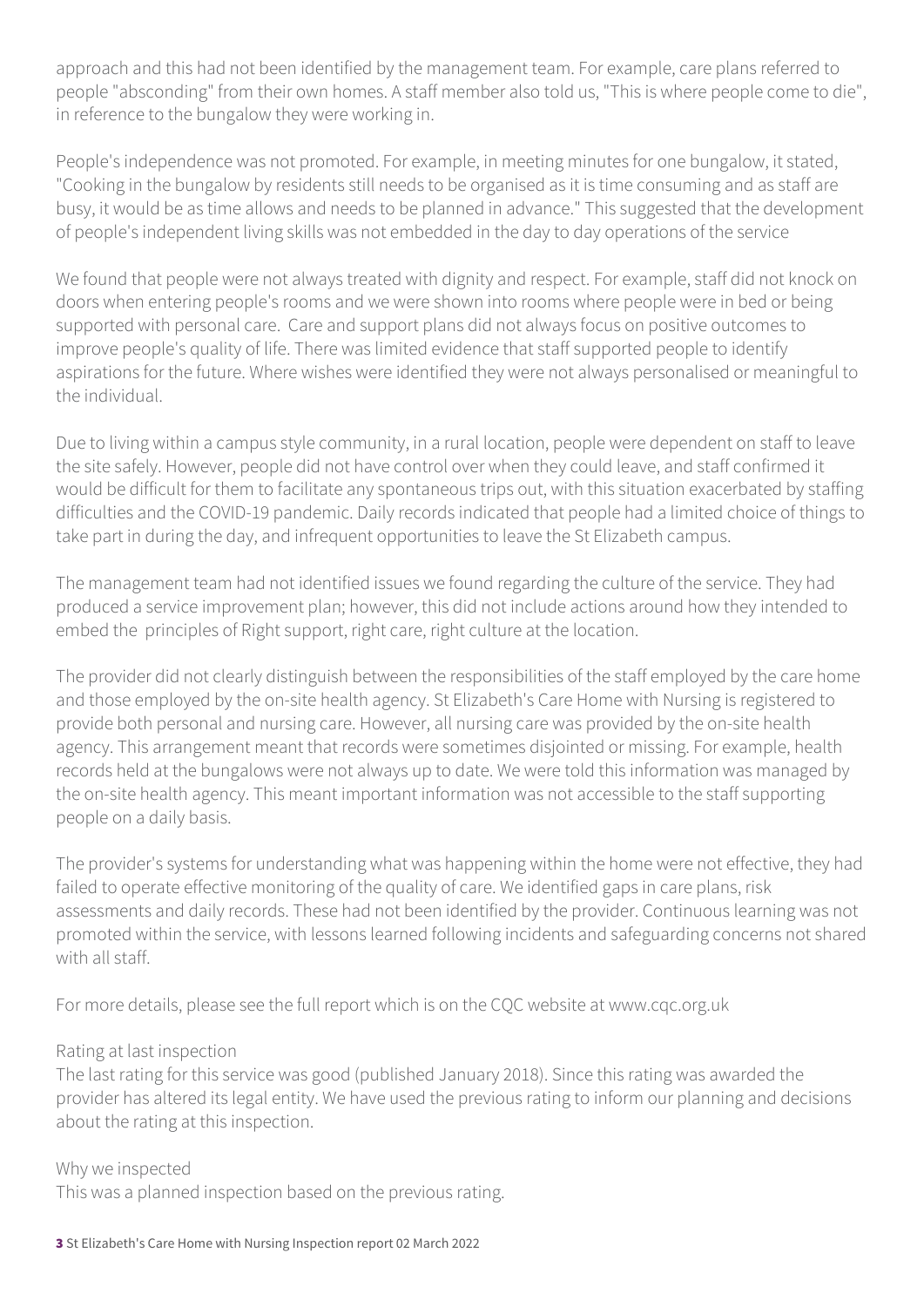We looked at infection prevention and control measures under the Safe key question. We look at this in all care home inspections even if no concerns or risks have been identified. This is to provide assurance that the service can respond to COVID-19 and other infection outbreaks effectively. This included checking the provider was meeting COVID-19 vaccination requirements.'

#### Enforcement

We are mindful of the impact of the COVID-19 pandemic on our regulatory function. This meant we took account of the exceptional circumstances arising as a result of the COVID-19 pandemic when considering what enforcement action was necessary and proportionate to keep people safe as a result of this inspection. We will continue to monitor the service and will take further action if needed.

We have identified breaches in relation to management of risk, staffing, the environment, restrictive practices, developing care that is personalised and the provider's oversight of quality at this inspection.

Full information about CQC's regulatory response to the more serious concerns found during inspections is added to reports after any representations and appeals have been concluded.

#### Follow up

We will request an action plan from the provider to understand what they will do to improve the standards of quality and safety. We will work alongside the provider and local authority to monitor progress. We will continue to monitor information we receive about the service, which will help inform when we next inspect.

The overall rating for this service is 'Inadequate' and the service is therefore in 'special measures'. This means we will keep the service under review and, if we do not propose to cancel the provider's registration, we will re-inspect within 6 months to check for significant improvements.

If the provider has not made enough improvement within this timeframe. And there is still a rating of inadequate for any key question or overall rating, we will take action in line with our enforcement procedures. This will mean we will begin the process of preventing the provider from operating this service. This will usually lead to cancellation of their registration or to varying the conditions the registration.

For adult social care services, the maximum time for being in special measures will usually be no more than 12 months. If the service has demonstrated improvements when we inspect it. And it is no longer rated as inadequate for any of the five key questions it will no longer be in special measures.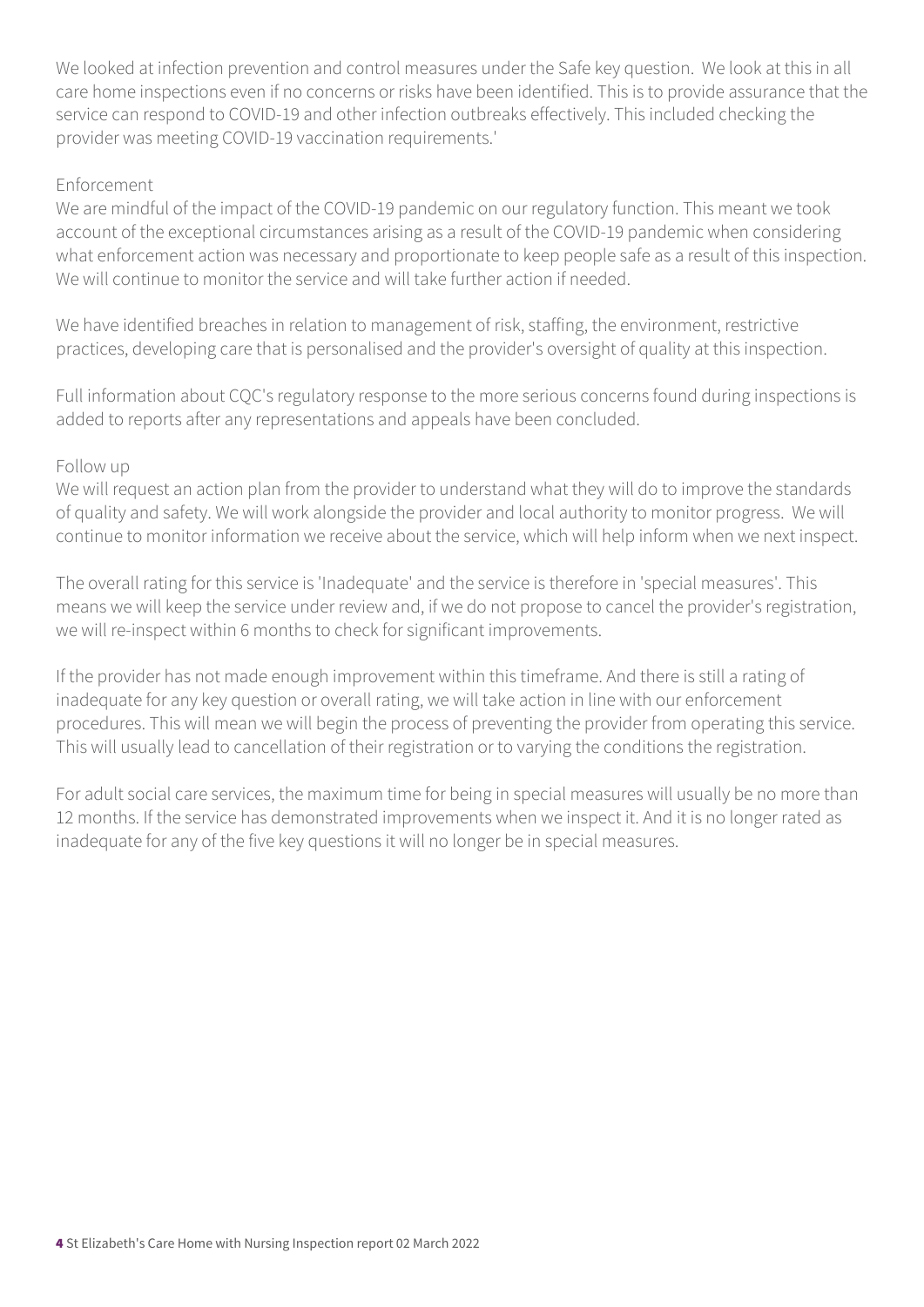### The five questions we ask about services and what we found

We always ask the following five questions of services.

| Is the service safe?<br>The service was not safe.<br>Details are in our safe findings below.                   | <b>Inadequate</b> |
|----------------------------------------------------------------------------------------------------------------|-------------------|
| Is the service effective?<br>The service was not effective.<br>Details are in our effective findings below.    | <b>Inadequate</b> |
| Is the service caring?<br>The service was not caring.<br>Details are in our caring findings below.             | <b>Inadequate</b> |
| Is the service responsive?<br>The service was not responsive.<br>Details are in our responsive findings below. | <b>Inadequate</b> |
| Is the service well-led?<br>The service was not well-led.<br>Details are in our well-led findings below.       | <b>Inadequate</b> |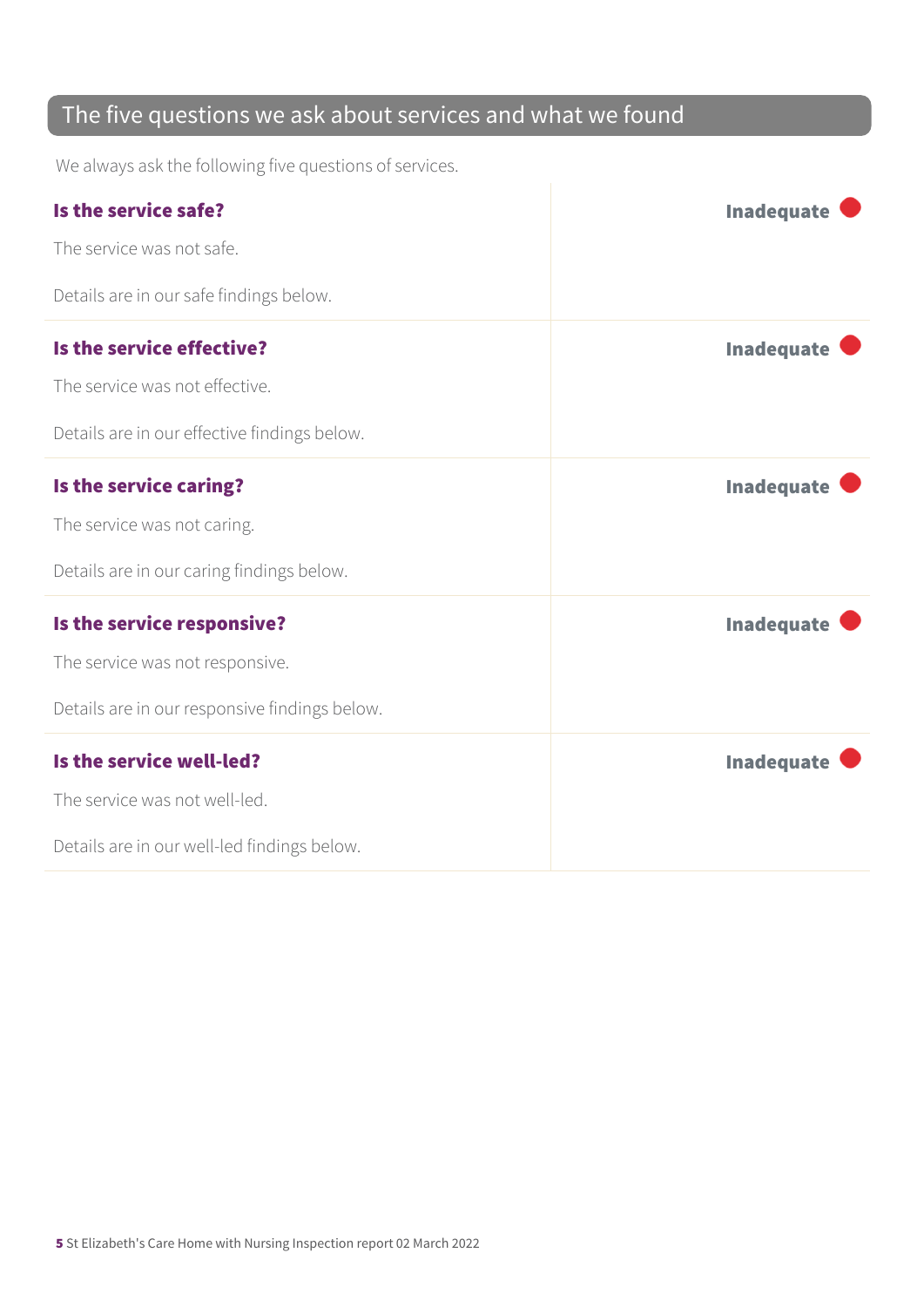

# St Elizabeth's Care Home with Nursing

Detailed findings

# Background to this inspection

We carried out this inspection under Section 60 of the Health and Social Care Act 2008 (the Act) as part of our regulatory functions. We checked whether the provider was meeting the legal requirements and regulations associated with the Act. We looked at the overall quality of the service and provided a rating for the service under the Care Act 2014.

As part of this inspection we looked at the infection control and prevention measures in place. This included checking the provider was meeting COVID-19 vaccination requirements. This was conducted so we can understand the preparedness of the service in preventing or managing an infection outbreak, and to identify good practice we can share with other services.

#### Inspection team

The inspection team was made up of three inspectors, a pharmacy inspector, a specialist advisor who was a qualified learning disability nurse and two Experts by Experience. An Expert by Experience is a person who has personal experience of using or caring for someone who uses this type of care service.

#### Service and service type

St. Elizabeth Care Home with Nursing, is a 'care home'. People in care homes receive accommodation and nursing or personal care as a single package under one contractual agreement. CQC regulates both the premises and the care provided, and both were looked at during this inspection.

The service had a manager registered with the Care Quality Commission. This means that they and the provider are legally responsible for how the service is run and for the quality and safety of the care provided.

Notice of inspection This inspection was unannounced.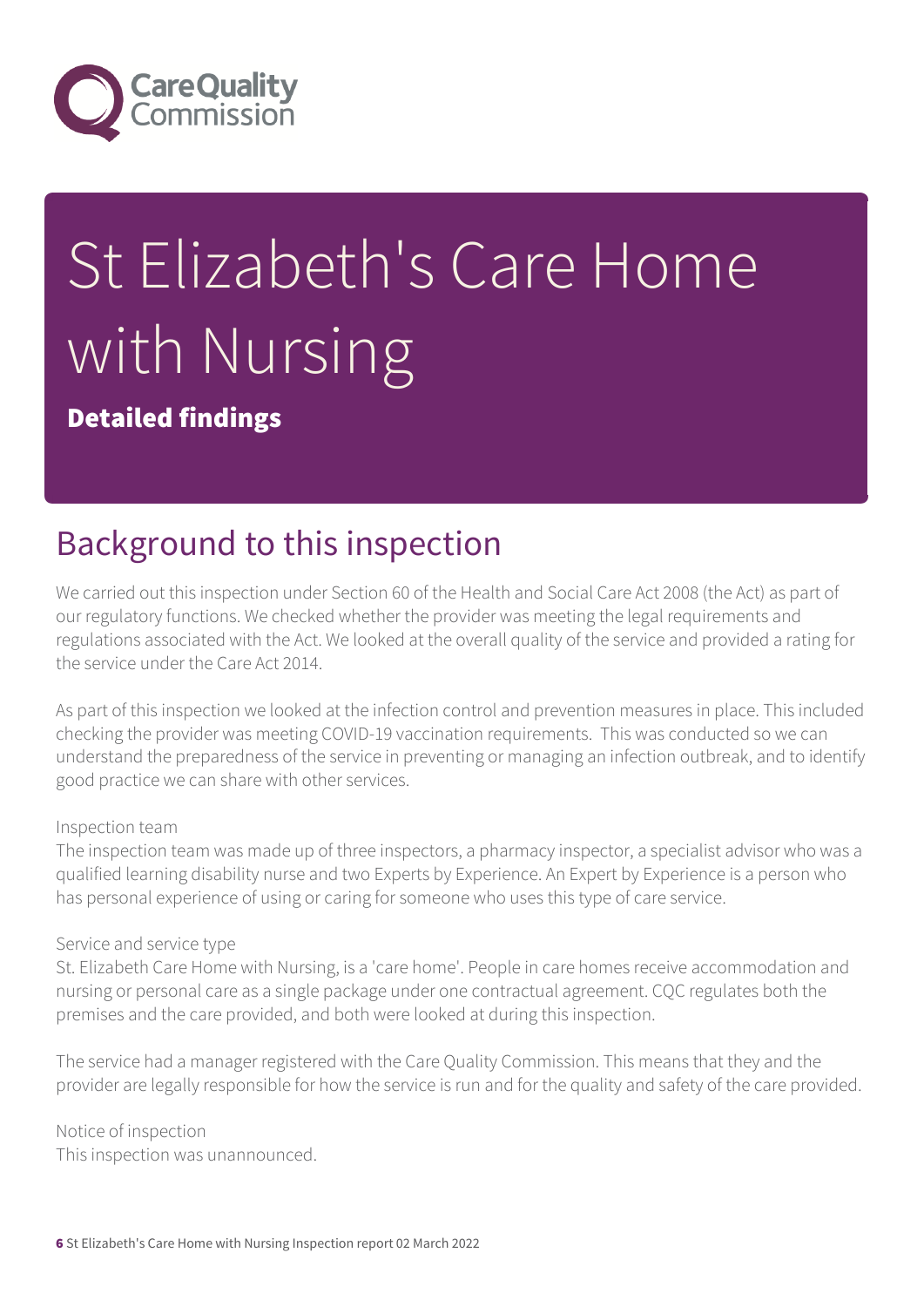#### What we did before inspection

We reviewed information we had received about the service since the last inspection. We sought feedback from the local authority and partner agencies who worked with the service. We used the information the provider sent us in the provider information return. This is information providers are required to send us with key information about their service, what they do well, and improvements they plan to make. This information helps support our inspections. We used all of this information to plan our inspection.

#### During the inspection

We spoke with five people who used the service and 17 relatives about their experience of the care provided. We spoke with 18 members of staff including the registered manager, director of care, bungalow managers, senior care workers and care workers and the nominated individual. The nominated individual is responsible for supervising the management of the service on behalf of the provider. Some people were unable to verbally tell us about their experiences of care, therefore, we spent time observing their interactions with staff.

We reviewed a range of records. This included 20 people's care records and 11 medication records. We looked at three staff files in relation to recruitment. A variety of documents relating to the management of the service, including quality assurance and training records, were reviewed.

#### After the inspection

We continued to seek clarification from the provider to validate evidence found.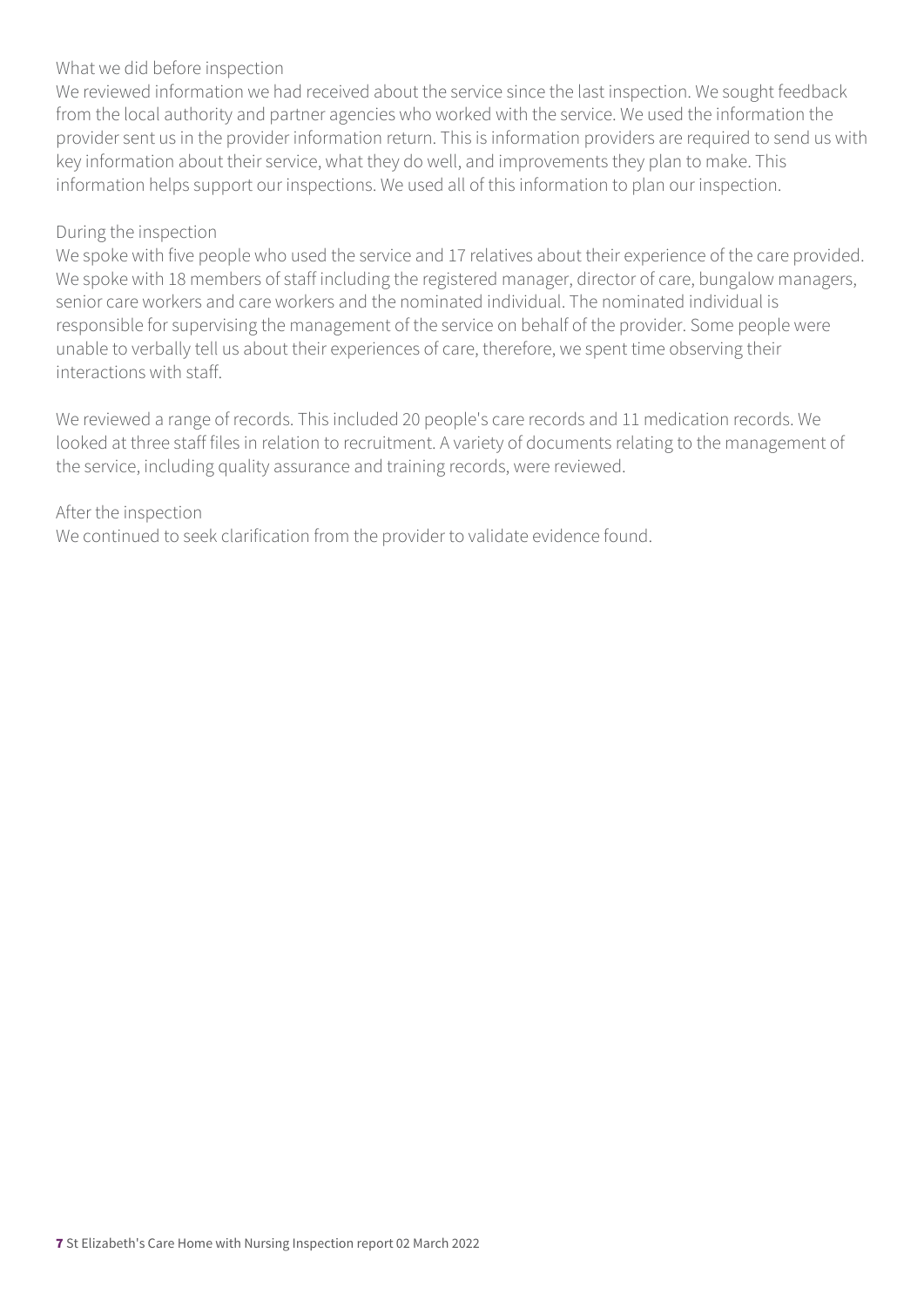### Is the service safe?

# Our findings

Safe – this means we looked for evidence that people were protected from abuse and avoidable harm.

At the last inspection this key question was rated as good. At this inspection this key question has now deteriorated to inadequate. This meant people were not safe and were at risk of avoidable harm.

Assessing risk, safety monitoring and management

● Risk assessments did not enable people to be in control of taking calculated risks. This meant that people were subject to restrictive practices within their home and were not supported to have choice and control over their lives. For example, the home had only recently started to allow relatives to visit people at home in the bungalows. This was a despite a change in government guidance five months previously. The home told us that this was to keep people safe but had imposed a blanket restriction, instead of considering people's individual circumstances and risk assessing accordingly.

● Whilst risk assessments were in place, they were not always followed by staff. For example, one person had a care plan which indicated they were at high risk of skin breakdown, so they were not to sit in their wheelchair for longer than two hours without being repositioned. During the inspection we observed this person for three hours and they were not supported to reposition. Staff were unable to locate repositioning charts. This put this person at increased risk of skin breakdown.

● In another example, a person's care plan indicated that they were at high risk of skin breakdown. They used a wheelchair to move from place to place but care plans stated the person, "must transfer" [out of a wheelchair], once they arrived at their destination, including rooms within the bungalow, as directed by their physiotherapist. We spent 90 minutes in a bungalow where this person remained in their wheelchair throughout. This meant staff were not following professional advice and the person was put at increased risk of skin breakdown.

● Each person had a personal fire evacuation plan, to guide staff in the safe evacuation of that person. However, in one bungalow we observed there was a lot of equipment, which could potentially impede a safe exit. We also observed instances of fire doors being propped open.

● Risk assessments and care plans indicated where people needed their food modified due to choking risks and where they required support with eating and drinking. However, daily records suggested care plans were not always followed. For example, one person needed to have minced and moist foods, however they had eaten sausage and gravy for tea the previous evening. In another example, a person deemed to require a soft diet, was recorded as having eaten roast gammon, pork meat and chops. Following the inspection, the registered manager confirmed that this was likely to be a recording issue and that meals were prepared in line with people's individual guidelines.

● Where people were deemed at high risk of dehydration, records were not always adequately maintained. For example, one person was identified as requiring 2000mls of fluid per day, however, staff were not documenting how much fluid the person had accepted. In another example, staff were documenting fluid intake for a person but there was no guide as to how much they should be consuming. Records indicated that this person's fluid intake fluctuated between 600 – 1800ml a day. This meant people were at risk of becoming dehydrated and this not being identified by staff.

● Some people's health records were disjointed, missing or not up to date. Where information, such as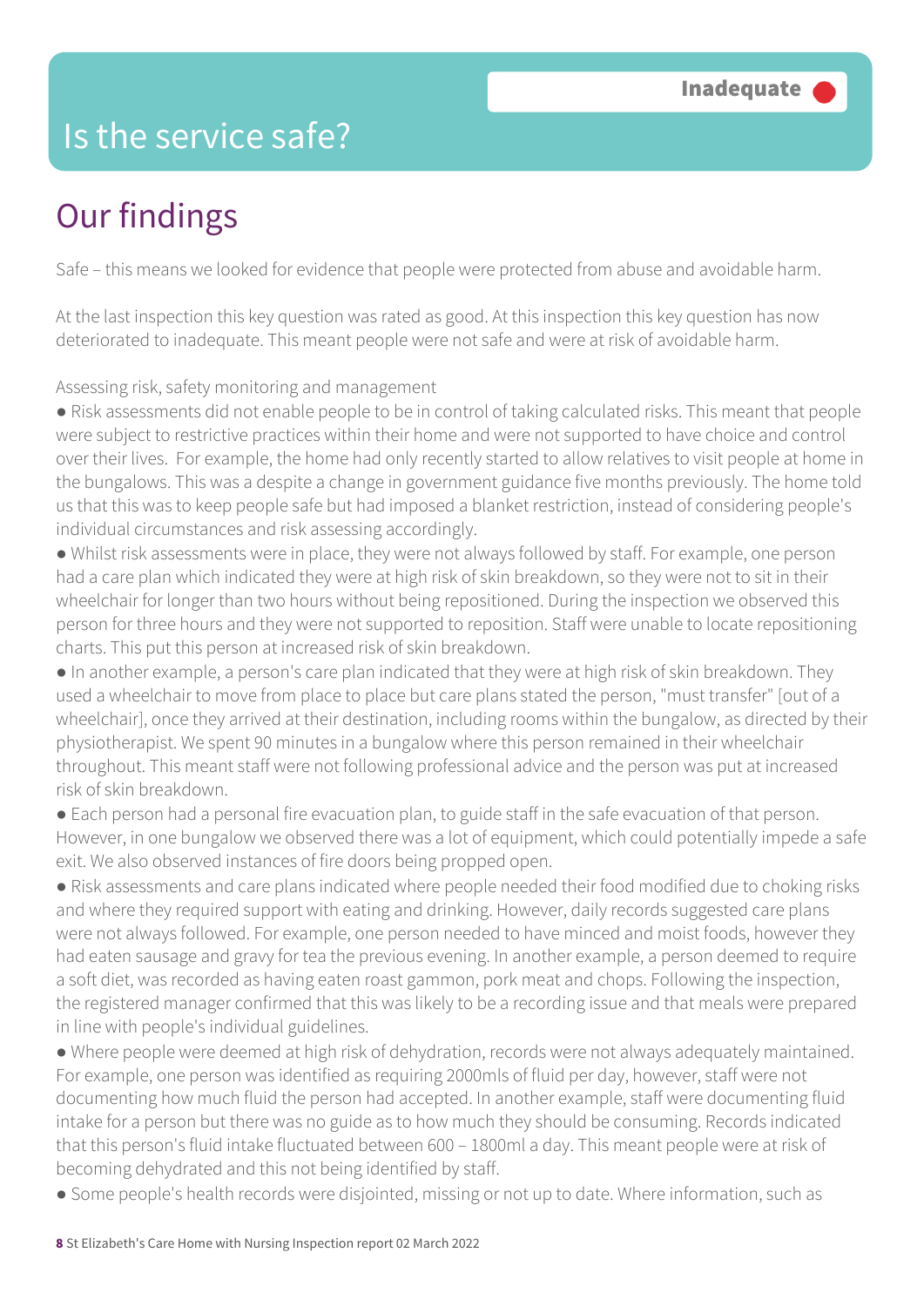people's weight monitoring or epilepsy care plans, were not present in the bungalow, we were told this information was managed by the on-site health agency. This meant important information was not accessible to the staff supporting people on a daily basis, which could put them at risk of receiving incorrect or inappropriate care.

Risk was not effectively managed, and systems were either not in place or not robust enough to demonstrate safety was effectively managed within the home. This placed people at risk of harm. This was a breach of regulation 12 (Safe care and treatment) of the Health and Social Care Act 2008 (Regulated Activities) Regulations 2014.

### Staffing and recruitment

● The provider acknowledged difficulties juggling staff absence's whilst ensuring people's needs were being met. They told us they were, "Having to prioritise personal care and safety of residents. Which means that, at the moment, we are having to limit [people's social events], exercise, off-site trips and some of the independence skills training that we would normally offer."

● One staff member told us, "We support eight people in this bungalow. Four of those people are assessed as requiring one to one support. Two further people require the assistance of two members of staff for personal care. We sometimes only have five members of staff working. We do our best, but it sometimes means people are left with no support when they need it." This meant people were at risk of not having their needs met in a timely manner.

● During the inspection, we saw people were supported to bed between seven and nine thirty PM. When we queried if this was people's choice, a member of staff told us, "There are occasions where we are so short staffed that it is safer for people to be supported to bed early. At least once they are in bed, we know they are safe."

● Relatives said the provider had been open and honest with them regarding staffing challenges. Some relatives were satisfied with the measures taken to address this. One relative told us, "Despite the shortages, I do not think my [family member] is suffering." However, another relative said, "The staff are overworked.... I think my [family member] is getting bored. I'm not sure they get their one to one hours."

● Staff confirmed that people did not always receive their one to one hours, meaning they were at risk of not receiving care in line with their assessed needs and activities were restricted. One staff member told us, "It's horrible. We don't have enough staff so people can't go out. It feels like we are punishing them."

There were insufficient staff to support people in line with their assessed needs. This placed people at risk of harm. This was a breach of regulation 18 (Staffing) of the Health and Social Care Act 2008 (Regulated Activities) Regulations 2014.

● The provider operated a safe recruitment process; appropriate checks were undertaken to help ensure staff were suitable to work at the service. Criminal record checks and satisfactory references had been obtained for all staff before they worked with people.

Learning lessons when things go wrong

● Systems were in place for reporting and responding to accidents and incidents. However, staff told us these were not always followed. One staff member told us, "We check if that person is safe, are they happy and then the incident report will be done the next day…that is how mistakes happen as things are not reported [at the time]."

● Staff gave us mixed feedback about if they received debriefs following incidents. Practice appeared to vary across the bungalows. This meant staff did not always have the opportunity reflect on what had happened and identify any learning for the future.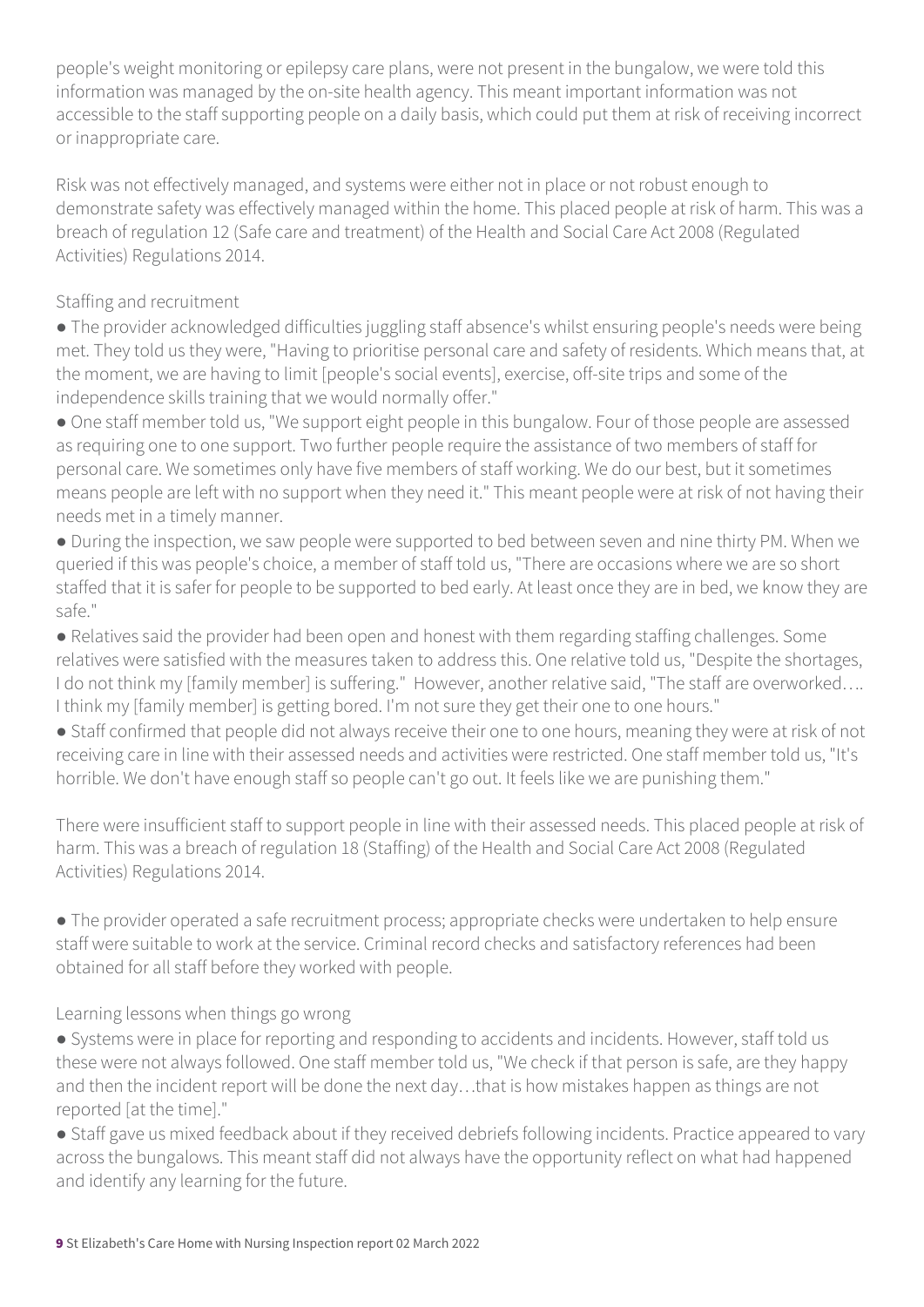● Learning from safeguarding concerns and incidents was not consistently discussed at team meetings. There was no clear process for sharing organisational learning across the site.

Preventing and controlling infection

● Staff were provided with Personal Protective Equipment (PPE), including face masks, gloves and aprons. We observed several instances staff either not wearing PPE or wearing it incorrectly, however, this was isolated to one bungalow.

- Processes were in place to ensure relatives were able to visit their loved ones safely.
- We were assured about COVID-19 vaccination and testing processes in place.
- We were assured that the provider was admitting people safely to the service.
- We were assured that the providers infection prevention and control policy was up to date.

● From 11 November 2021 registered persons must make sure all care home workers and other professionals visiting the service are fully vaccinated against COVID-19, unless they have an exemption or there is an emergency. We checked to make sure the service was meeting this requirement. We found the service had effective measures in place to make sure this requirement was being met.

Systems and processes to safeguard people from the risk of abuse

- The registered manager understood their responsibilities to safeguard people from abuse. They had systems and processes in place to help identify and report any concerns, but these were not always effective.
- Staff received training and were clear about what would need to be reported and the systems in place for them to do this.
- Despite our findings, relatives told us that staff provided safe care. One relative told us, "[Family member] is safe there, we are very fortunate." Another relative said, "Oh yes, they are very safe."

Using medicines safely

- Records showed that people were being given their medicines as prescribed. Medicines were stored safely and securely.
- The provider was aware of the STOMP initiative and we saw evidence that people had regular medicines reviews. STOMP stands for stopping over medication of people with a learning disability, autism or both with psychotropic medicines.
- Staff received training in medicines administration and had their competency assessed.
- Documents to help staff to administer, "as required" (PRN) medicines were not always in place at the point of administration. There was no record in medicines folders about why a PRN medicine was administered or if it had been effective.
- Medicine audits were completed regularly and learning from these was shared with staff to improve practice.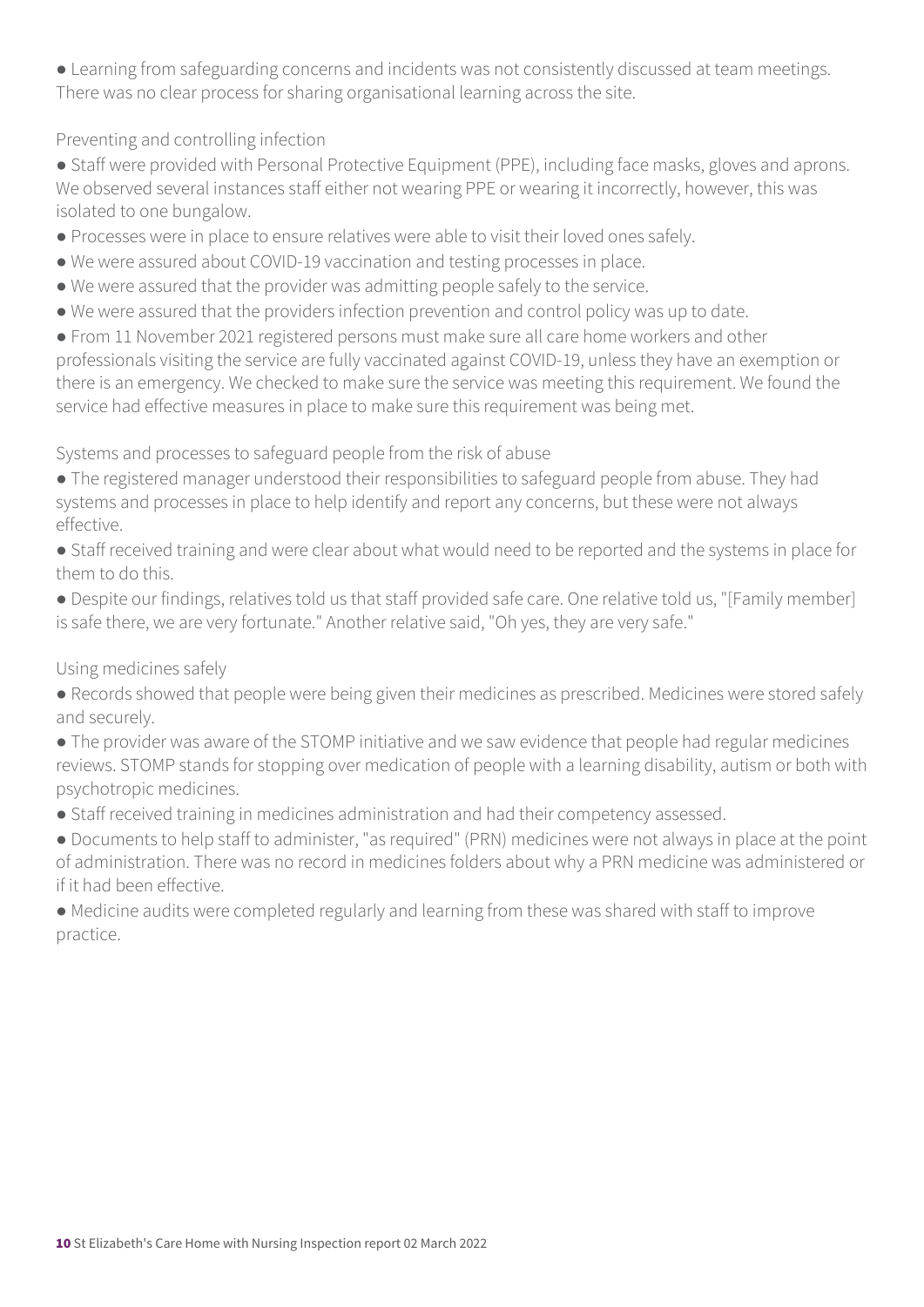### Is the service effective?

# Our findings

Effective – this means we looked for evidence that people's care, treatment and support achieved good outcomes and promoted a good quality of life, based on best available evidence.

At the last inspection this key question was rated as good. At this inspection this key question has now deteriorated to inadequate. This meant the effectiveness of people's care, treatment and support did not achieve good outcomes or was inconsistent.

Ensuring consent to care and treatment in line with law and guidance

The Mental Capacity Act 2005 (MCA) provides a legal framework for making particular decisions on behalf of people who may lack the mental capacity to do so for themselves. The Act requires that, as far as possible, people make their own decisions and are helped to do so when needed. When they lack mental capacity to take particular decisions, any made on their behalf must be in their best interests and as least restrictive as possible.

People can only be deprived of their liberty to receive care and treatment when this is in their best interests and legally authorised under the MCA. In care homes, and some hospitals, this is usually through MCA application procedures called the Deprivation of Liberty Safeguards (DoLS).

We checked whether the service was working within the principles of the MCA, and whether any conditions on authorisations to deprive a person of their liberty had the appropriate legal authority and were being met.

● Not all staff we spoke with were aware of the principles of the Mental Capacity Act and these principles were not consistently embedded in their practice. We observed the dining room in one bungalow to be locked once it had been cleaned for the evening. When we asked the staff member why they said, "We lock the residents out, so they don't get into mischief it is locked, as we clean it." When we spoke with the management team, they had not considered if this was the least restrictive option to keep people safe. This meant people were being restricted in their own home.

● We observed a sign on the entrance door to one bungalow stating that there was a "Precautionary Lockdown." Both people and staff told us that people were not allowed to visit friends in other bungalows. The registered manager told us bungalows had been paired together for the purpose of going to the on-site day centre. However, we saw no evidence that people had the opportunity to mix with friends from other bungalows, aside from the one their bungalow was paired with. This decision had been made in people's best interest but there was no evidence to suggest that they had considered if there was a less restrictive option. In addition, the day centre was closed at the time of inspection, due to staffing shortages.

● Every shower room/ bathroom door was locked in eight of the eleven bungalows. Staff told us this was because people may run a bath or shower and get into it and have a seizure. We saw nothing to confirm this was the least restrictive option, dependent on the needs of people's living in each bungalow and the staffing ratio. This meant people did not have access to all areas of their home. Following the inspection, the registered manager confirmed that risk assessments were being reviewed in all houses to ensure the least restrictive option was being taken.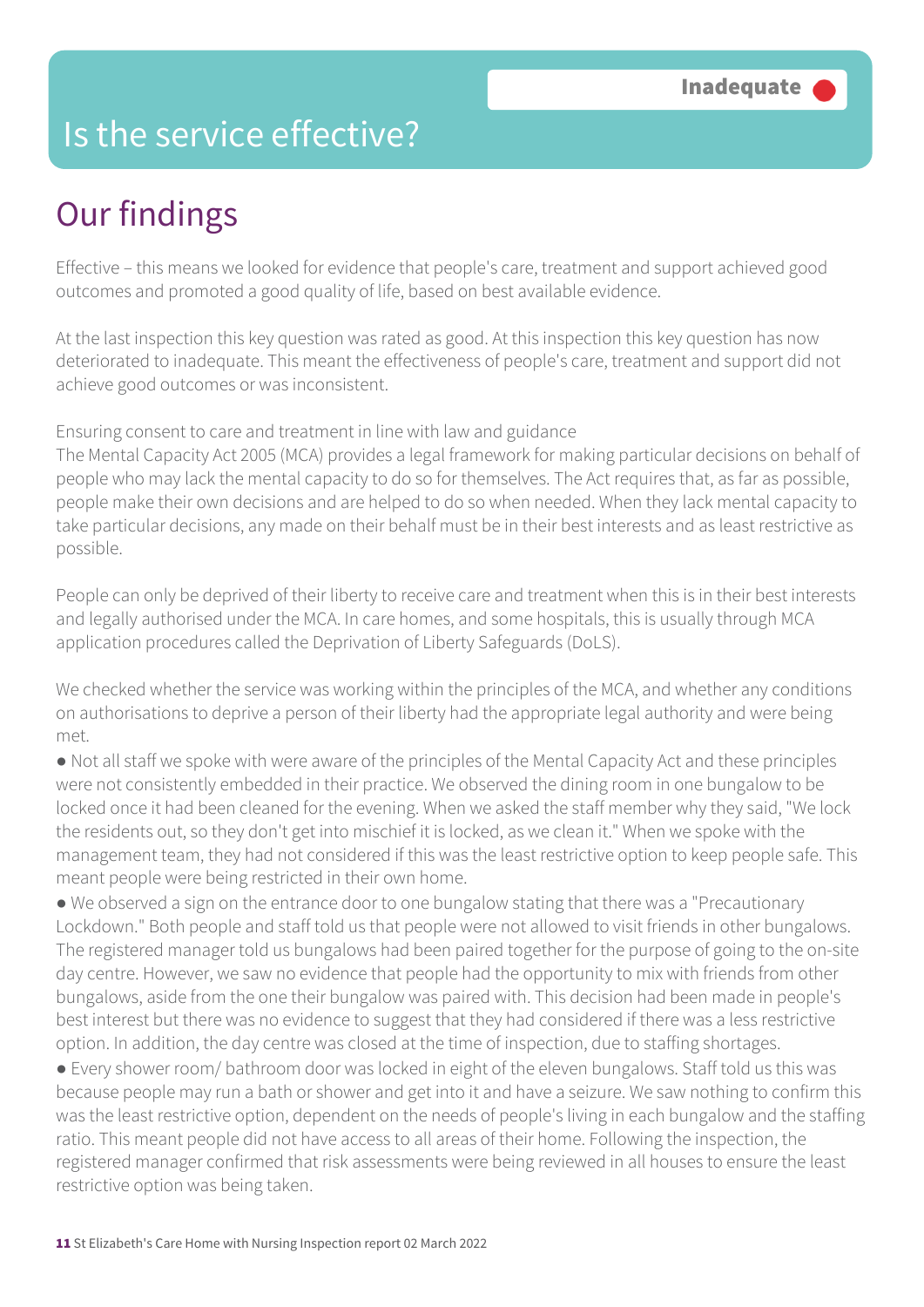● We saw no evidence that the provider promoted the use of advocacy services, in order to assist people to express their thoughts and ideas and to ensure their best interests were represented.

The service failed to demonstrate they had considered the "least restrictive" option when making best interest decisions, in line with the Mental Capacity Act 2005. This placed people at risk of harm. This was a breach of regulation 11 (Need for Consent) of the Health and Social Care Act 2008 (Regulated Activities) Regulations 2014.

Adapting service, design, decoration to meet people's needs

● During the inspection we identified a number of issues relating to the environment and repairs required. This included a light fitting hanging from the ceiling in one of the bungalows, broken toilet seats and bathrooms being used as storage areas. Staff told us they had reported these concerns but there was a long waiting list for repairs.

● Some areas of the bungalows required a deep clean. In one bungalow this had been identified by a senior manager during an audit in October 2021. The action plan stated, "Managers have a planned deep clean day in preparation for Christmas and for re-opening to families." The registered manager explained that this was an additional clean with other deep cleans scheduled to take place sooner. However, this action had been identified three weeks prior to our inspection but there was no evidence additional cleaning had been undertaken. This suggested action to ensure people lived in a clean environment was not completed in a timely manner.

● Several bathrooms were in need of repair. We saw cracked tiles and flooring, damp and damage to the ceiling. Infection control risks were identified and reported to the manager on the day of inspection. As a result, one bathroom was immediately taken out of use and a refurbishment scheduled.

● We observed exposed hot water pipes in shower rooms on two bungalows. Grab rails were also not in situ. Staff told us they had raised urgent concerns due to the increased risk of burns or falls. A risk assessment had been completed but the management team were unable to provide us with a timescale for these works. Following the inspection, heat resistant form was fitted around the hot water pipes as an interim measure and grab rails filled on one of the two bungalows.

The provider had failed to ensure people lived in a safe and well-maintained environment. This placed people at risk of harm. This was a breach of Regulation 15 (Premises and Equipment) of the Health and Social Care Act 2008 (Regulated Activities) Regulations 2014.

### Staff support: induction, training, skills and experience

● People were not always supported by staff who had received the necessary training to support them. Staff told us and records confirmed that the majority of staff had received training in areas such as Health and Safety, Infection Control, Moving and Handling and Safeguarding. However, not all staff received training specific to the needs of people supported. For example, staff received training on how to safely administer emergency medicine to people if they had a seizure, as part of their induction. However, 60% of staff were overdue refresher training for this topic. The registered manager told us further training sessions had been booked as part of the nurses training schedule for 2022, to address this. In addition, only 43% of staff had completed training on supporting people with a learning disability and autistic people.

There were insufficient numbers of suitably trained staff. This placed people at risk of harm. This was a further breach of regulation 18 (Staffing) of the Health and Social Care Act 2008 (Regulated Activities) Regulations 2014.

Supporting people to live healthier lives, access healthcare services and support; Staff working with other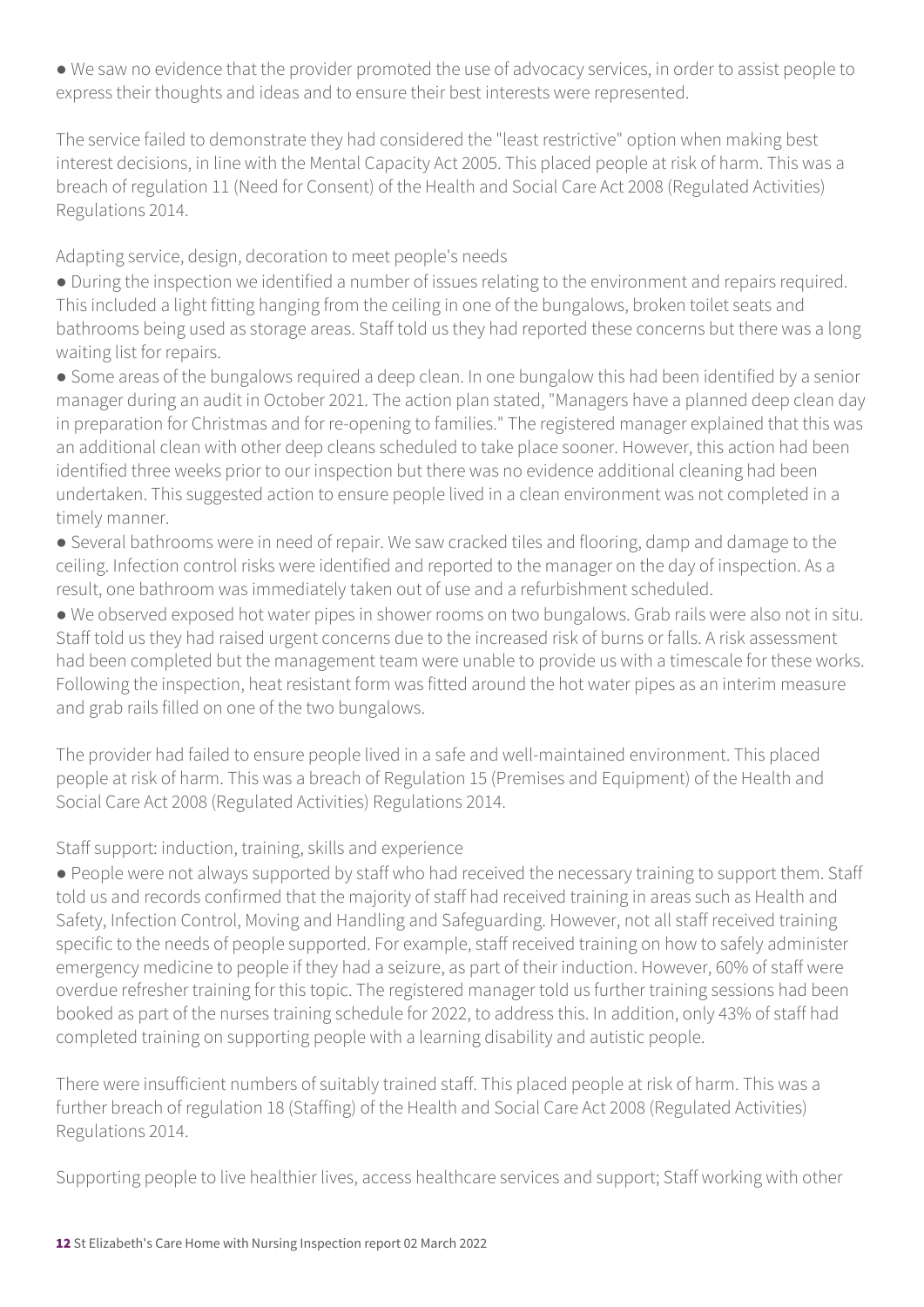agencies to provide consistent, effective, timely care; Supporting people to eat and drink enough to maintain a balanced diet

- Staff supported people to make decisions about what they would like to eat and drink. However, staff did not always support people to be involved in preparing and cooking their meals.
- The provider had recently implemented steps to ensure people's weight and risk of malnutrition was monitored in greater depth. However, these records were held by the onsite health agency, which meant staff did not always have access to information when they needed it. We saw limited evidence that where concerns were identified by the health agency, these were cascaded to staff on the ground.
- People had access to support from a variety of professionals based at the on-site health agency. One relative told us, "We are incredibly lucky that there is a physiotherapist and an occupational Therapist on site."
- Records confirmed people had access to routine medical care appointments, although some of these records were disjointed. One relative told us, "[Family member] has maintained visits with the GP as required, chiropodist every 6 months and the dentist, once the initial lockdown was over."

Assessing people's needs and choices; delivering care in line with standards, guidance and the law;

● People's needs were fully assessed before they moved into the home and their care and support needs were thoroughly discussed before support commenced. The registered manager explained how individual bungalow managers worked with people and their families to develop support plans and help them get to know their way around and the facilities available. Impact assessments were completed to consider the effect of any new admission on the people already living in the bungalow and if any changes needed to be made to the staff team.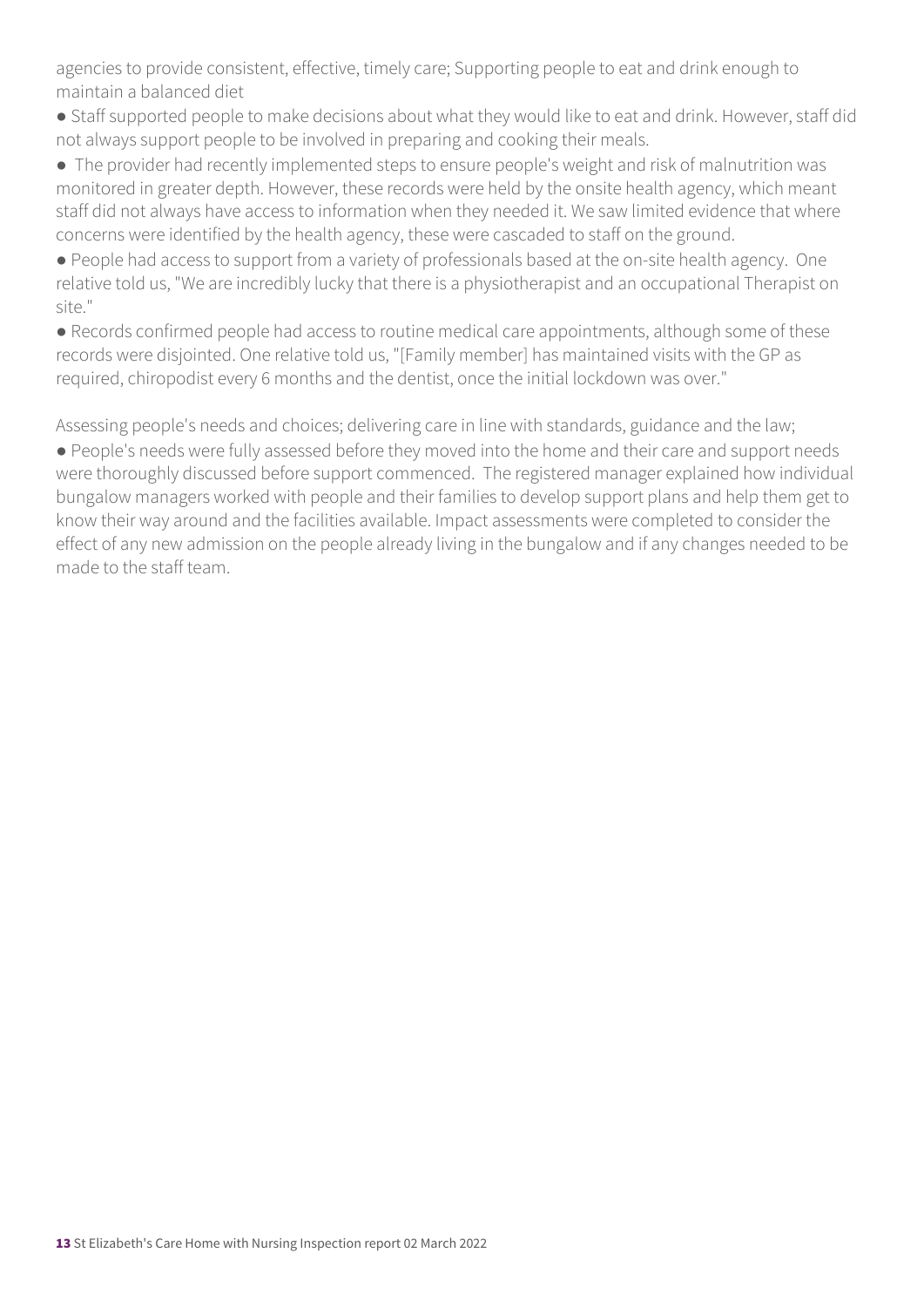### Is the service caring?

## Our findings

Caring – this means we looked for evidence that the service involved people and treated them with compassion, kindness, dignity and respect.

At the last inspection this key question was rated as good. At this inspection this key question has deteriorated to inadequate. This meant people were not treated with compassion and there were breaches of dignity; staff caring attitudes had significant shortfalls.

 Respecting and promoting people's privacy, dignity and independence; Ensuring people are well treated and supported; respecting equality and diversity

- Staff did not always respect people's dignity and privacy. For example, staff did not knock on doors when entering people's rooms and we were shown into rooms where people were in bed or being supported with personal care. We also observed staff speaking about people's personal information in communal areas. Staff told us that this had been identified as an issue, with one staff member telling us, "We have been talking about this through our last meeting and we have been reminded, some staff have not been knocking on doors and we will call each other out on this."
- We observed people in bed with their doors open. We were informed by the management team that this was to ensure their safety, due to potential seizure activity. An audio monitoring system is in place at night, but this only comes on when the night staff come on shift. Therefore, we were told that everybody's door needed to be kept open until then. No consideration had been given as to how these risks could be managed in other ways, on an individual basis, to preserve people's dignity.
- We observed staff sitting in the doorway of a person's room watching them sleep. Staff told us that this was due to the person's epilepsy. When we reviewed their risk assessment, this did not form part of the management plan. This meant this person's privacy was not being respected by staff.
- Staff told us that they supported people to be independent, where possible, however this was not always easy due to current staff shortages. For example, in meeting minutes for one bungalow, it stated, "Cooking in the bungalow by residents still needs to be organised as it is time consuming and as staff are busy, it would be as time allows and needs to be planned in advance." This suggested that the development of people's independent living skills was not embedded in the day to day operations of the service.
- An independence skills programme had been developed by the provider, in order to increase people's independent living skills. However, this had been put on hold due to COVID-19.

Staff did not consistently promote people's privacy, dignity and independence. This placed people at risk of harm. This was a breach of regulation 10 (Dignity and respect) of the Health and Social Care Act 2008 (Regulated Activities) Regulations 2014.

● We observed people to be comfortable and relaxed in the company of staff. Staff were kind and caring when supporting people. Relatives were very positive about the care provided by individual members of staff, particularly given the challenges posed by COVID-19 and recruitment difficulties.

Expressing Views and Making decisions about Care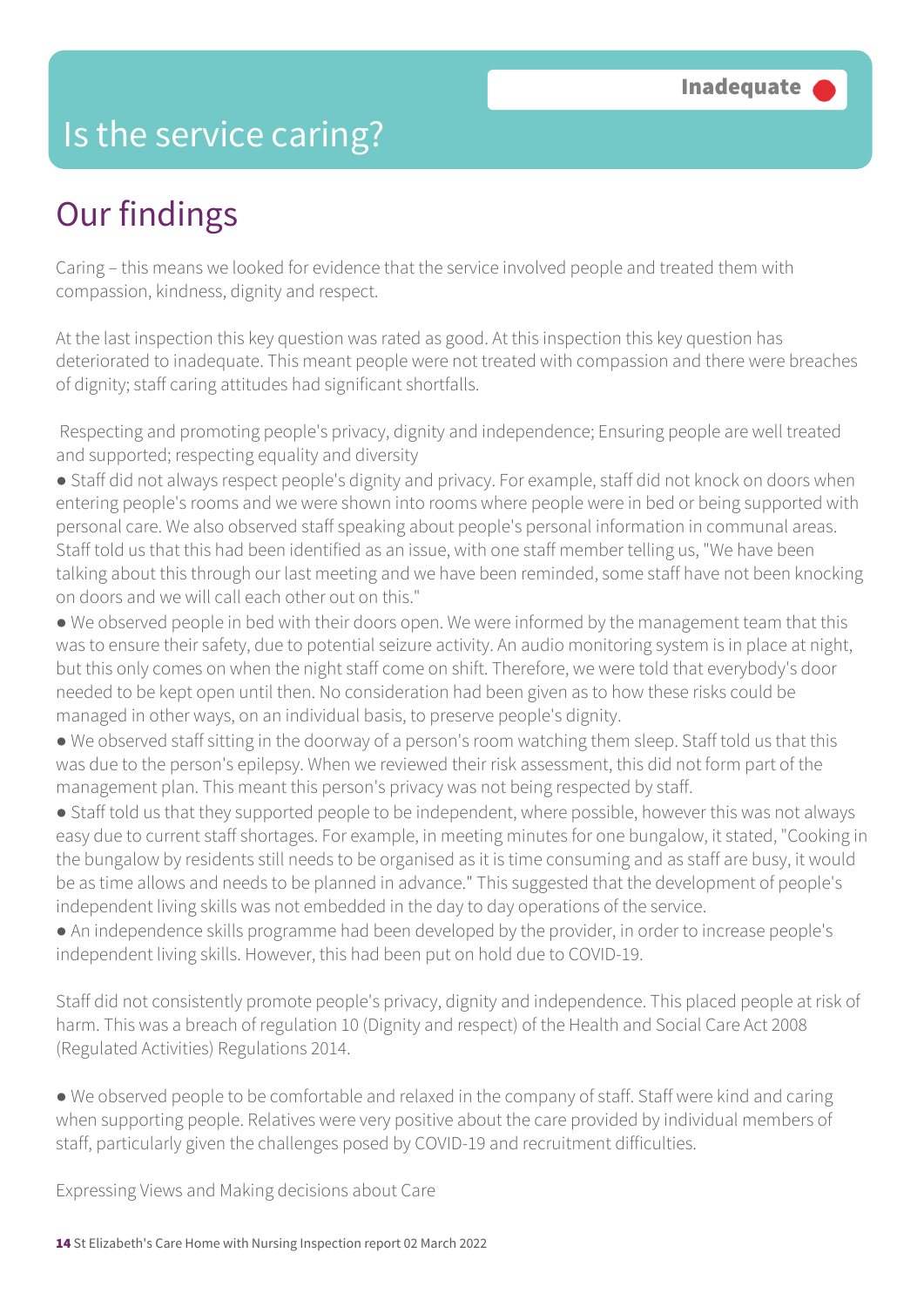● People's care was reviewed regularly, alongside professionals from the multi-disciplinary team. One family member told us, "We have annual reviews. The one last year was in a field due to [COVID-19]. There is good communication between the home and us."

● People had the opportunity to attend resident meetings and provide feedback via surveys. However, these methods of engagement were not always meaningful for the people involved. The provider had not considered alternative ways of supporting people to express their views.

● Due to some people's complex needs, the staff worked closely with people's relatives to support decision making about their care. One relative told us, "The manager of the bungalow is great, and I have a good rapport with her. She is very open and has genuine empathy."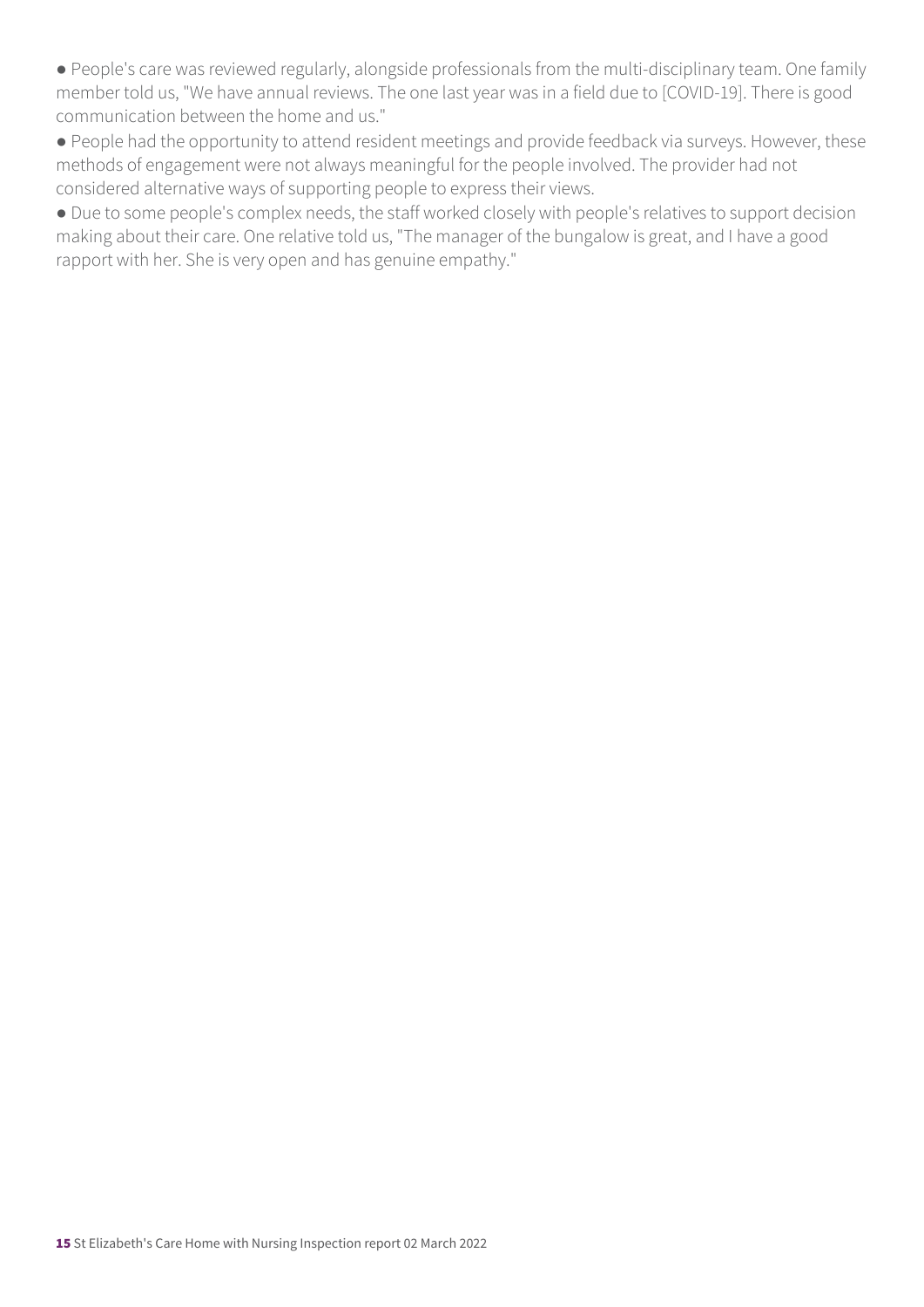### Is the service responsive?

# Our findings

Responsive – this means we looked for evidence that the service met people's needs.

At the last inspection this key question was rated as good. At this inspection this key question has now deteriorated to inadequate. This meant services were not planned or delivered in ways that met people's needs.

Planning personalised care to ensure people have choice and control and to meet their needs and preferences; Supporting people to develop and maintain relationships to avoid social isolation; support to follow interests and to take part in activities that are socially and culturally relevant to them

● Care and support plans did not always focus on positive outcomes to improve people's quality of life. There was limited evidence that staff supported people to identify aspirations for the future. Where wishes were identified they were not always personalised or meaningful to the individual. For example, for one person their care plan stated for them, 'To be supported to manage their noise levels.' Staff had not considered if this was what this person wanted or the reasons why they may become vocal. Their support plan framed their communication as "disruptive" to others and did not support staff to try and understand what the person was trying to say.

● Staff did not always consider people's individual needs and promote choice and control. For example, one relative told us about their family member's experiences prior to moving into a different bungalow. "[Name] found it too noisy and would stay in their room all the time. The staff said they could wear earphones. We didn't feel this was how [Name] should have to live in their own home."

● Staff were often task focused, which restricted the time they spent interacting with people. We spent 90 minutes observing staff interactions with people in one bungalow. Staff spent the majority of time attending to medicine administration and people's personal care needs. Three people remained in the lounge, during which time staff made limited attempts to engage with them. One person was watching a film and when this finished, the staff member re-started it, without asking what the person wished to do next and left the room.

● Relatives told us that, prior to COVID-19, people were supported to take part in a range of social events. Some relatives felt this had continued. One relative told us, "During [COVID-19] lockdown. St Elizabeth's ensured that my family member was not only kept safe but that they didn't experience the isolation the rest of us encountered. There were plenty of [things to do] to make sure life went on as normal." However, other relatives told us the combination of staff shortages and COVID-19 restrictions meant their family members were not getting the supported they required.

• One relative told us, "[Family member] is funded one to one but they are not even going out at the moment." Another relative told us that they were taking their loved one off site several times a week to ensure "their mental health was maintained." This was confirmed by daily records which indicated that people had a limited choice of things to take part in during the day, and infrequent opportunities to leave the St Elizabeth campus. One staff member told us, "Because of the pandemic [people] were getting a bit depressed, it's the same old, personal care, breakfast, go for a walk around the site and we can watch tv."

● The management team informed us that activities had been reduced and the on-site day centre shut, in order to keep people safe during the pandemic. However, we saw limited evidence of 'things to do on-site' taking place or individual risk assessments and best interest decisions completed to consider re-starting of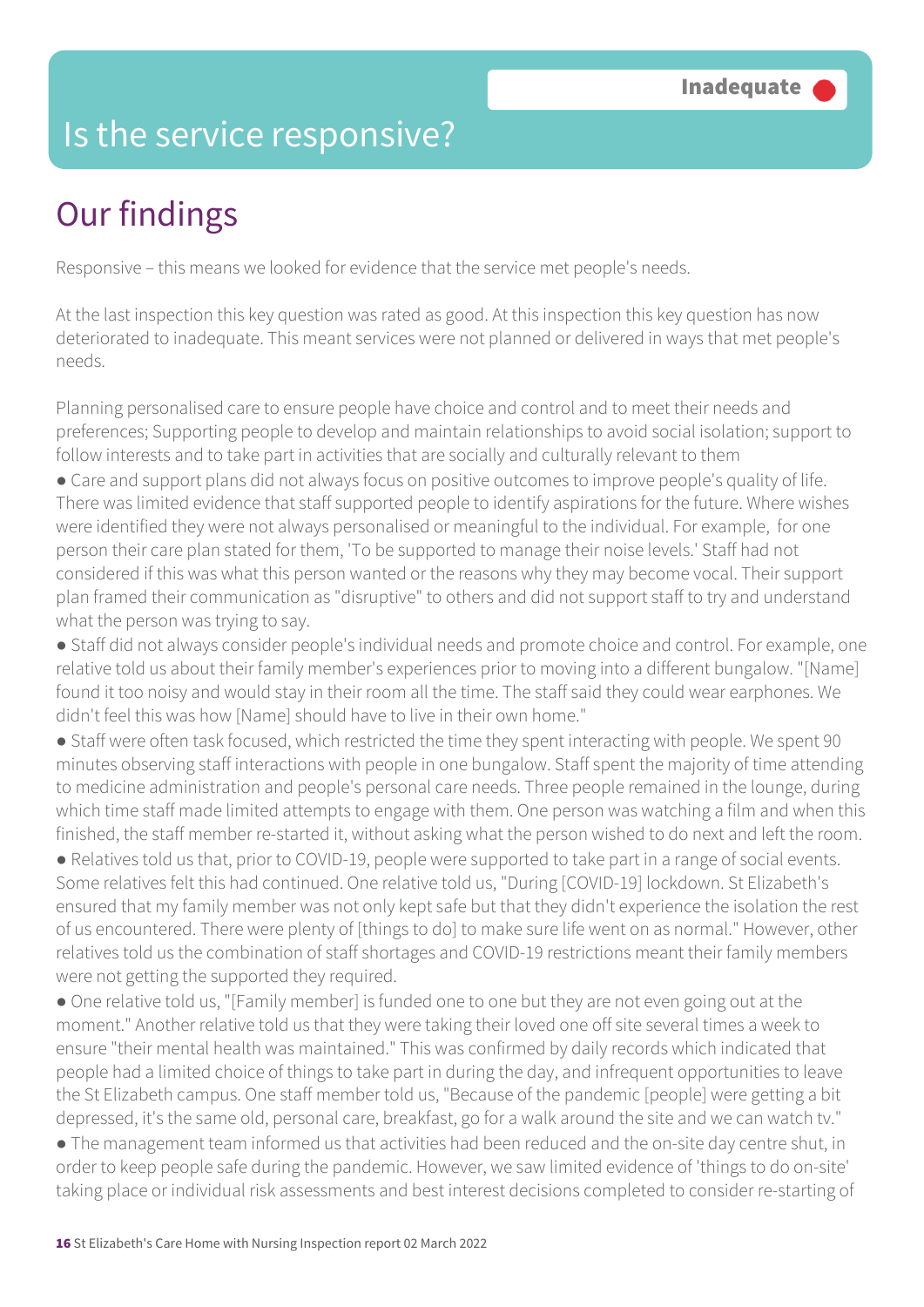individual or small group on-site activities once restrictions had lifted. For example, on person's records indicated they had spent the majority of the proceeding two months watching TV every day. When asked if they enjoyed watching TV they said, "I watch the telly - I do not like watching TV as there isn't much on. I would like to do more singing."

● People did not have genuine choice about what they would like to do each day. Trips off site tended to be pre-arranged and involved larger groups of people going out on a minibus. One member of staff told us, "Everything has to be planned days in advance." Staff told us that it depended on availability of transportation as to whether people could leave the site.

The support people received was not person centred, did not consider people's individual needs or promote choice and control. This placed people at risk of harm. This was a breach of regulation 9 (Person centred care) of the Health and Social Care Act 2008 (Regulated Activities) Regulations 2014.

#### Meeting people's communication needs

- People's communication needs were documented in their support plans. People used a range of different communication methods. One relative told us, "[Family member] has an electronic communication aid which the staff are learning to use. They have a manual communication book which they currently use."
- People were not always supported to communicate their views and wishes in ways meaningful to them. For example, some people were unable to verbally participate in residents' meetings, due to their communication needs. The provider had not considered how they could work with people to identify their likes and preferences and provide alterative methods of feedback.

#### Improving care quality in response to complaints or concerns

- The service had a clear complaints procedure. Relatives told us they were aware of this process and felt comfortable raising any concerns with the service. One relative told us, "I know the procedure to follow to make a complaint. I haven't needed to"
- Any complaints received by the service were recorded and followed up appropriately, in line with the provider's procedure. One relative told us, "I have made complaints to the bungalow manager, but they have been sorted, and not needed to be escalated further."

### End of life care and support

● Processes were in place to support people at the end of their life. Where relevant people had end of life care plans in place. The registered manager explained how they would seek support from different processes and work alongside people and their relatives, to ensure people had a dignified death, in line with their preferences. Some staff had attended advanced care planning training and the service had links with the local hospice.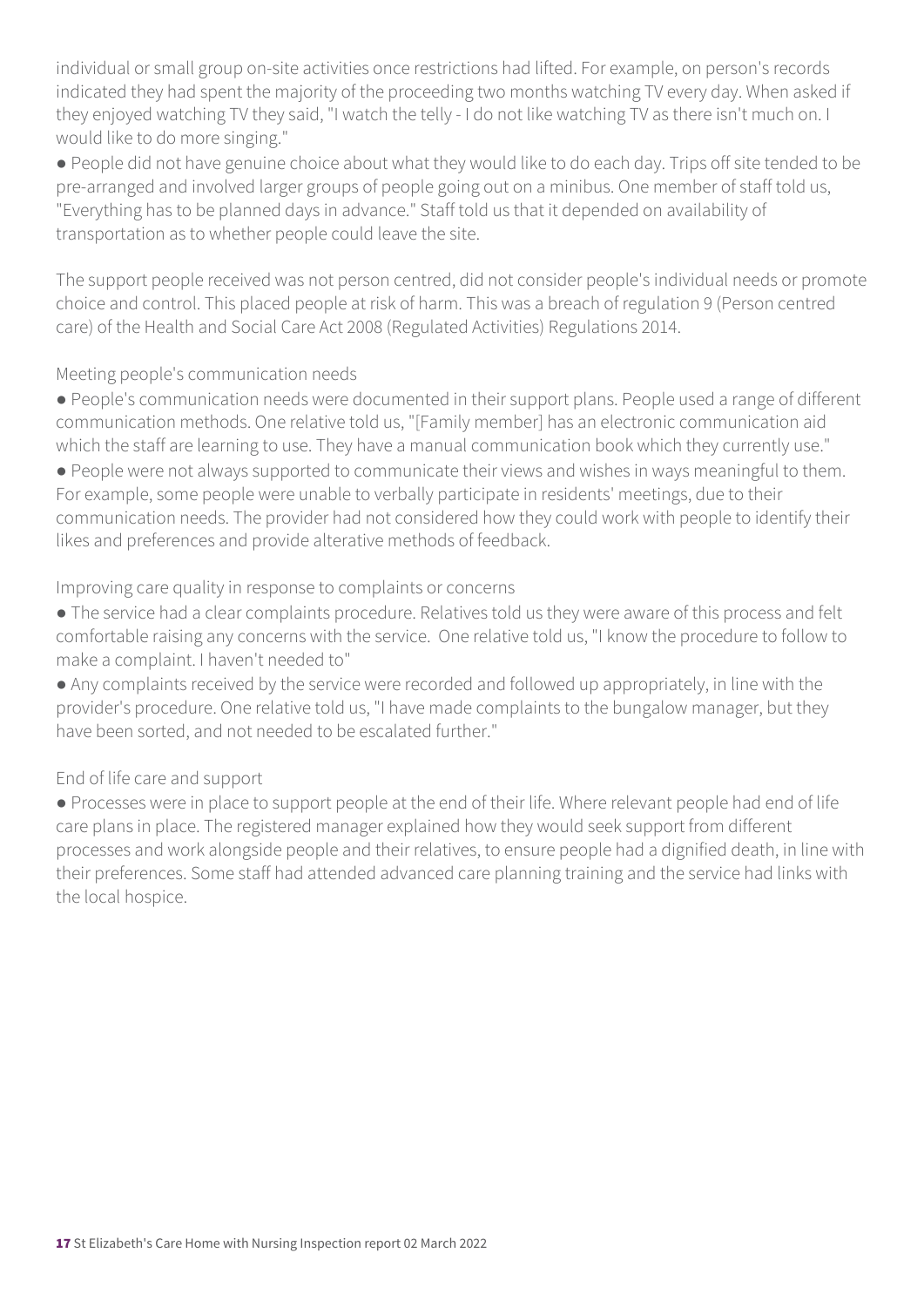### Is the service well-led?

## Our findings

Well-led – this means we looked for evidence that service leadership, management and governance assured high-quality, person-centred care; supported learning and innovation; and promoted an open, fair culture.

At the last inspection this key question was rated as good. At this inspection this key question has now deteriorated to inadequate. This meant there were widespread and significant shortfalls in service leadership. Leaders and the culture they created did not assure the delivery of high-quality care.

Promoting a positive culture that is person-centred, open, inclusive and empowering, which achieves good outcomes for people; Engaging and involving people using the service, the public and staff, fully considering their equality characteristics

- The provider had failed to ensure the principles of right support, right care and right culture were embedded at the service and that staff followed best practice in this area. People were not engaged in service delivery in a meaningful way, as partners in their care. We saw limited evidence that people were supported to identify how to achieve their aspirations.
- The provider had failed to promote a culture where people were treated with dignity and respect. People did not have sufficient choice and control regarding their support and were subject to restrictive practices. These had not been identified by the management team.
- The language used in care plans and by staff did not always promote a respectful, personalised approach and this had not been identified by the management team. For example, care plans referred to people "absconding" from their own homes. A staff member also told us, "This is where people come to die", in reference to the bungalow they were working in.
- The provider acknowledged that the model of care provided at St Elizabeth's would not be registered by CQC now, if it was a new service. They had a five to ten year plan in place outlining proposed changes to the model of care provided. However, this did not sufficiently address our concerns about how the principles of right support, right care and right culture would be embedded, in the interim.

The culture of the service failed to support the provision of high-quality care and support. This placed people at risk of harm. This was a breach of regulation 17 (Good Governance) of the Health and Social Care Act 2008 (Regulated Activities) Regulations 2014.

Managers and staff being clear about their roles, and understanding quality performance, risks and regulatory requirements; How the provider understands and acts on the duty of candour, which is their legal responsibility to be open and honest with people when something goes wrong; Continuous learning and improving care

- The provider's system for monitoring quality was not robust or effective. We identified gaps in care plans, risk assessments and daily records. These had not been identified by the provider.
- Actions identified via quality assurance processes were not always followed up in a timely manner. Audits were completed by bungalow managers, the management team and trustees. However, actions to drive improvement did not always have timescales for review. This meant some actions reoccurred each month, as appropriate action had not been taken.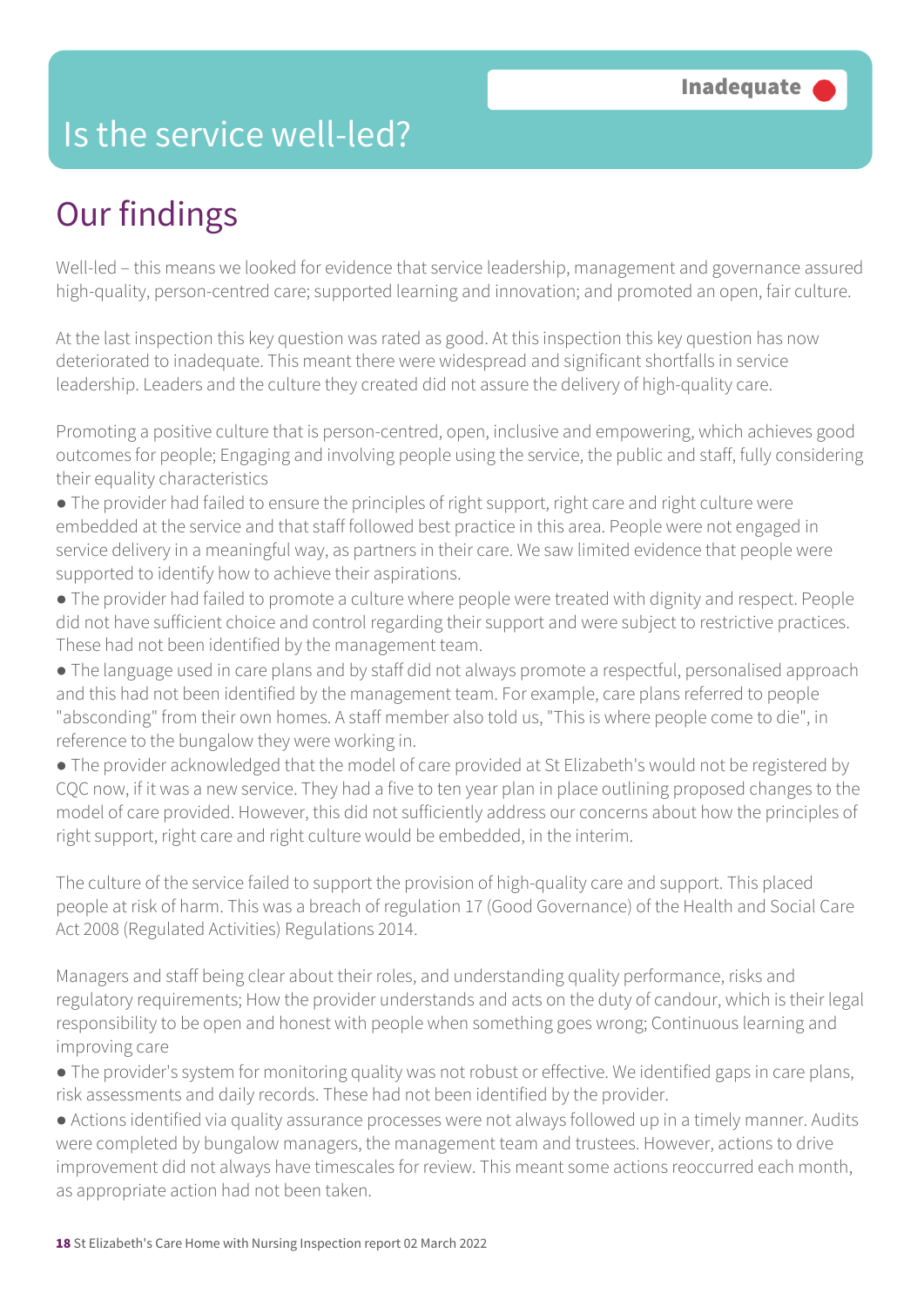● The registered managers oversight of issues, improvements or general quality in each bungalow was limited by the assurance systems in place. Individual bungalow improvement plans were in place but actions from the audits completed did not consistently feed into these. There was also no system for themes and trends from bungalow improvement plans to be fed into the main service improvement plan.

● The service improvement plan was developed and updated during the course of the inspection process and now reflects some of the issues identified. However, there remained a lack of direction around right support, right care, right culture principles.

● The registered manager informed us that they analysed accidents and incidents for patterns and trends. There had been 45 falls in the past six months, by far in excess of any other incident type. The registered manager was able to verbally explain action taken, when asked. However, this information was not used to inform the service improvement plan and we saw no evidence of actions were being shared with the wider team, such as via team meetings.

● Continuous learning was not promoted within the service, with lessons learned following incidents and safeguarding concerns not shared with all staff. For example, whilst incidents and concerns were discussed at nursing team and management meetings, issues were not shared with the wider staff team to promote people's safety and shared learning.

● Care staff were not empowered to get involved in discussions about people's care and support. For example, we saw a support plan had been developed by a professional from the on-site agency to help staff identify early forms of communication and how to support them. Staff told us they had not been involved in this process, despite having the knowledge and experience of supporting this person on a day to day basis. In another example, staff meeting minutes from one bungalow showed staff had concerns about five people's nutritional intake. The notes document that "nurses are on the case," with no further discussion from the team as to how they could support people in the interim.

● The provider did not clearly distinguish between the responsibilities of the staff employed by the care home and those employed by the on-site health agency. St Elizabeth's Care Home with Nursing is registered to provide both personal and nursing care. However, all nursing care was provided by the on-site health agency.

Quality monitoring systems were either not in place or robust enough to demonstrate the service was effectively managed. This placed people at risk of harm. This was a breach of regulation 17 (Good Governance) of the Health and Social Care Act 2008 (Regulated Activities) Regulations 2014.

● Staff gave us variable feedback regarding how supported they felt. One staff member told us, "I feel supported by my manager, [they are] very good considering what is on [their] shoulders." However, other staff told us formal supervision and meetings could be irregular. Staff told us they did not always feel listened to by senior managers, although they felt this had recently begun to improve.

● The majority of relatives told us they were satisfied with the leadership at St Elizabeth's. They were particularly positive regarding the support provided by individual bungalow managers. One relative told us "The manager of the bungalow is great, and I have a good rapport with them. They are very open and have genuine empathy." Relatives told us they had opportunities to feedback via feedback forms, surveys and family meetings.

Working in partnership with others

● The service worked well with a range of professionals, both those based at the on-site health agency and externally.